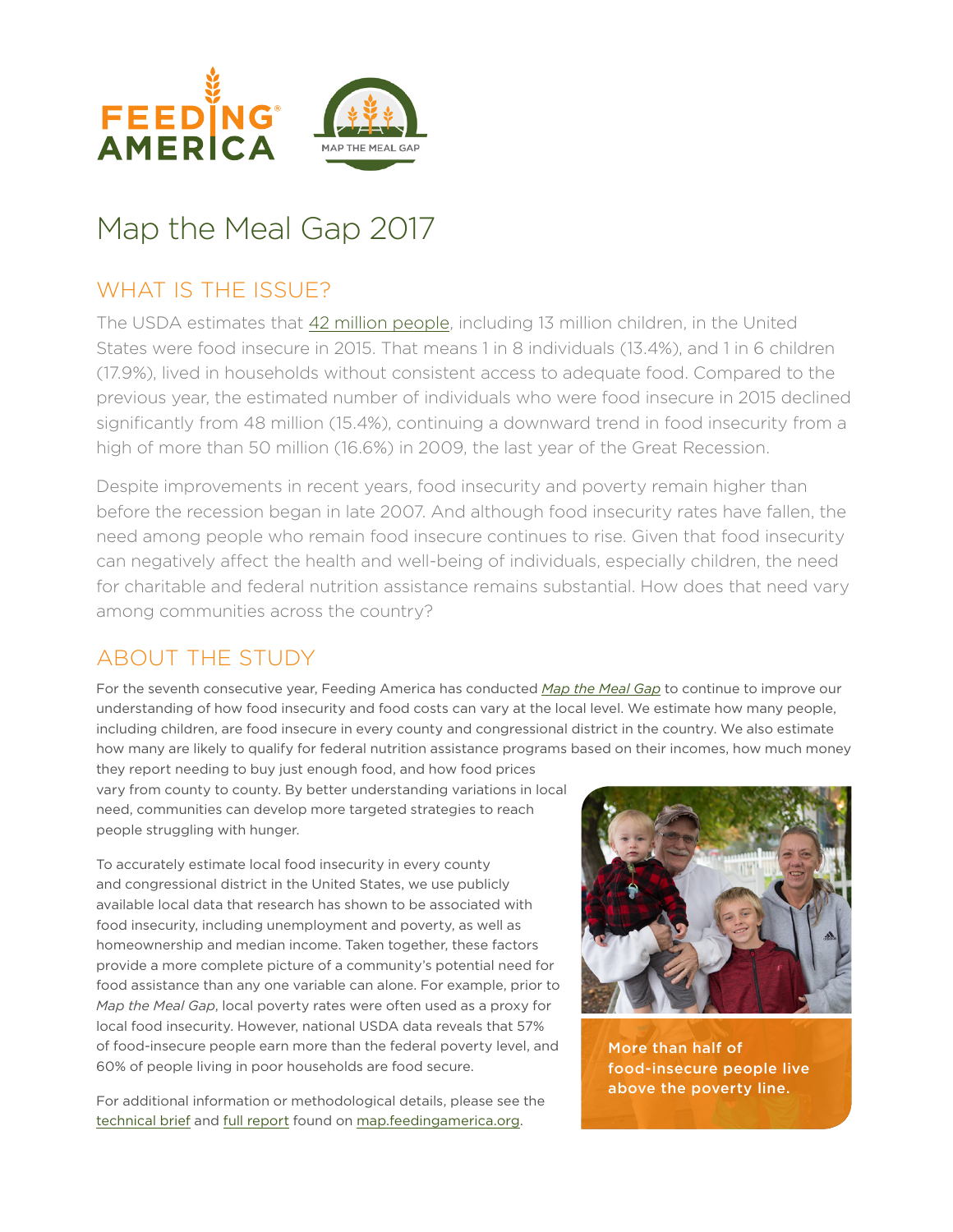### WHAT DID THE STUDY FIND?

#### **FOOD INSECURITY**

The results show that every county and congressional district in the U.S. is home to people who struggle with hunger. The average food-insecurity rate across all counties in 2015 was 14% for the overall population, and 21% among children.

The percentage of the population estimated to be food insecure ranges from a high of 38% in Jefferson County, Mississippi to a low of 3% in Grant County, Kansas. Among children, the share estimated to be food insecure at the county level ranges from a high of 41% in Issaquena County, Mississippi to a low of 6% in Cavalier County, North Dakota.



Even in North Dakota, where child food insecurity is lowest, 1 in 11 children may be food insecure.

The prevalence of both overall and child food insecurity across congressional districts spans a similar range. Even in North Dakota, where child food insecurity is the lowest in the nation, an estimated 1 in 11 children (9%) live in food-insecure households.

#### **HIGHEST RATES OF FOOD INSECURITY**

Counties with the highest rates of food insecurity, those ranking in the top 10% of all counties, are located predominately in the South and are disproportionality rural. Most of these high-risk counties have experienced persistent poverty, which is defined by the USDA as a county where at least 20% of the population has lived in poverty over the last 30 years. Congressional districts with the highest rates of food insecurity share a similar profile.

#### **LARGEST NUMBERS OF FOOD-INSECURE PEOPLE**

As helpful as food-insecurity rates are when measuring the prevalence of need, the absolute number of individuals in need is just as important. In fact, populous counties with low rates of food insecurity are home to some of the largest numbers of foodinsecure people. For example, Los Angeles County, California has a relatively low rate of food insecurity of 12%, but is home to an estimated 1.2 million foodinsecure individuals, including more than 480,000 food-insecure children.

#### **FOOD INSECURITY BY REGION AND RURALITY**

The findings show that county food insecurity varies by geographic region and metropolitan status as well. Counties in the South have the highest average food-insecurity rate in the country (16.1%) relative to regional county averages in the West (13.7%), Midwest (12.1%), and Northeast (11.8%) regions. Counties

with the highest rates of food insecurity are also disproportionality rural. Rural counties make up 63% of all U.S counties, but account for 76% of counties with food-insecurity rates that rank in the top 10% of all counties.

#### **FOOD INSECURITY AND INCOME**

Federal nutrition assistance programs, like the Supplemental Nutrition Assistance Program (SNAP), serve as the first line of defense against hunger. But these programs use income to determine eligibility and not everyone who is food insecure is income-eligible to receive assistance. Using 2015 data from the USDA, we estimate that 26% of food-insecure individuals earn too much to qualify for most federal nutrition assistance programs, and 20% of food-insecure children live in ineligible households.

#### 26% OF FOOD-INSECURE INDIVIDUALS EARN TOO MUCH TO QUALIFY FOR MOST FEDERAL NUTRITION ASSISTANCE.

Even in counties and congressional districts with high rates of food insecurity, large percentages of individuals and children who likely struggle with hunger fall outside the public safety net, underscoring the profound need for both public and private food assistance in every part of the country.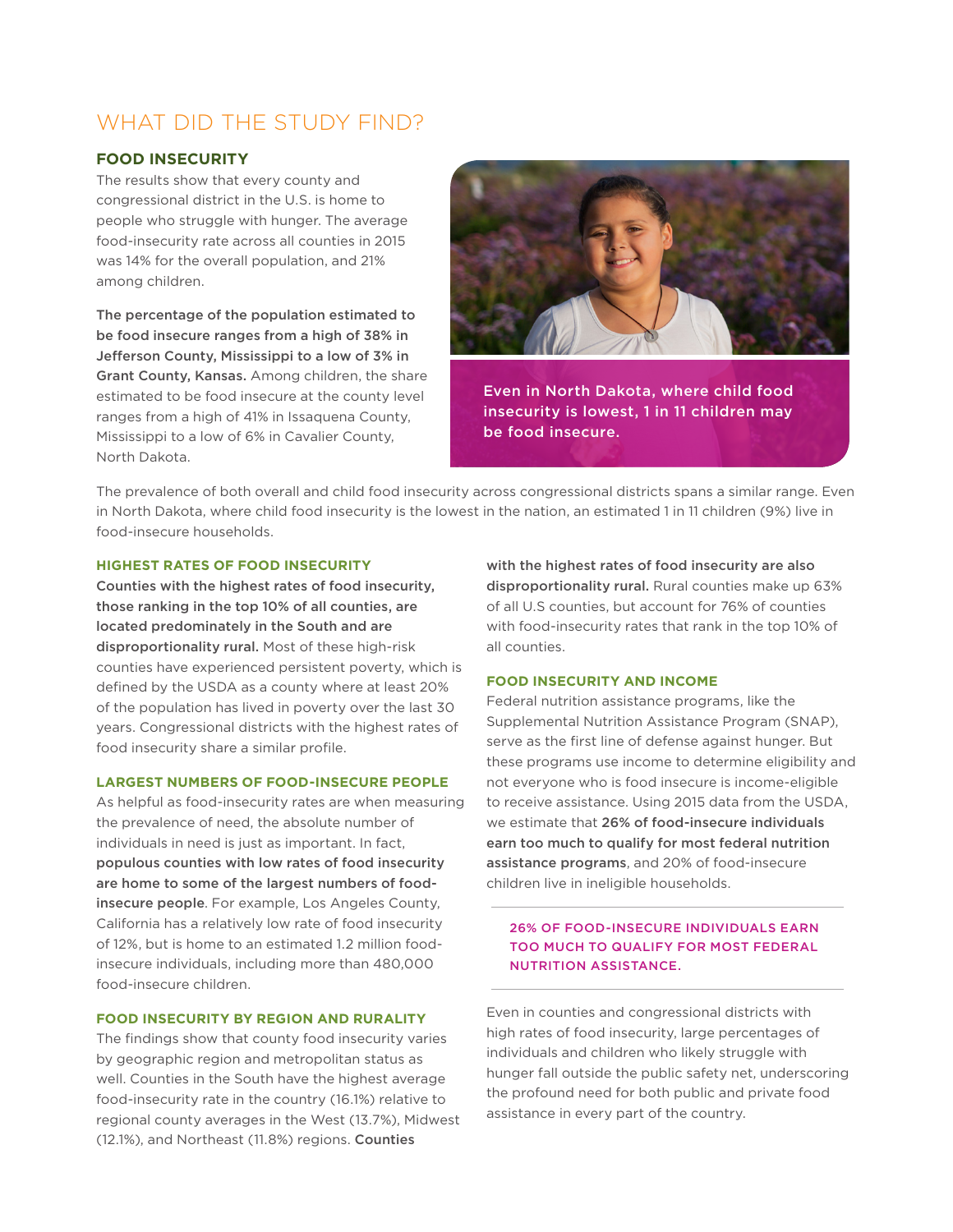

#### **FOOD BUDGET SHORTFALLS AND AVERAGE MEAL COSTS**

In addition to estimating food insecurity by income across all counties and congressional districts, we also study how food prices vary across the country, and estimate the level of need among people struggling with hunger.

Using county food price data from Nielsen and national survey data from the U.S. Census Bureau, we estimate how much additional financial support food-insecure individuals report needing (food budget shortfall), and how much it's likely to cost in each county to buy the equivalent of a single meal (average meal cost). Together, this information can be used to approximate the meal equivalent of need among people who are food insecure, at both the national and local level. In 2015, the national "meal gap" was 7.6 billion meals. While not intended to be definitive measures, the concept and estimated cost of a meal provides communities with direction on the scope of need.

#### **FOOD BUDGET SHORTFALL**

In 2015, the average amount of money that foodinsecure individuals report needing per week is \$17.38. When adjusting for inflation, this amount increased 3% between 2014 and 2015.

WHILE THE NUMBER OF FOOD-INSECURE PEOPLE HAS FALLEN, THE NEED AMONG PEOPLE WHO REMAIN FOOD INSECURE CONTINUES TO RISE.

This compares to a growth of 2% on average over the last decade (2006-2015). Because the total number of people estimated to be food insecure has decreased, the total annual food budget shortfall has fallen to \$22.3 billion in 2015.

What the growing individual weekly shortfall suggests, however, is that need among people who remain food insecure continues to rise.

#### **AVERAGE MEAL COST**

Food-secure individuals reported spending an average of \$61.74 per week on food in 2015. This amounts to an average cost per meal of \$2.94, a slight increase from \$2.89 in 2014. Adjusting the national average meal cost by the relative price of food and local sales taxes, we find that prices vary considerably across the nation, ranging from as little as \$2.04 in Maverick County, Texas to as much as \$5.61 in Crook County, Oregon. For a household struggling to afford housing, utilities, transportation and other basic necessities, the additional burden of high food prices can have a significant impact on a household's budget.